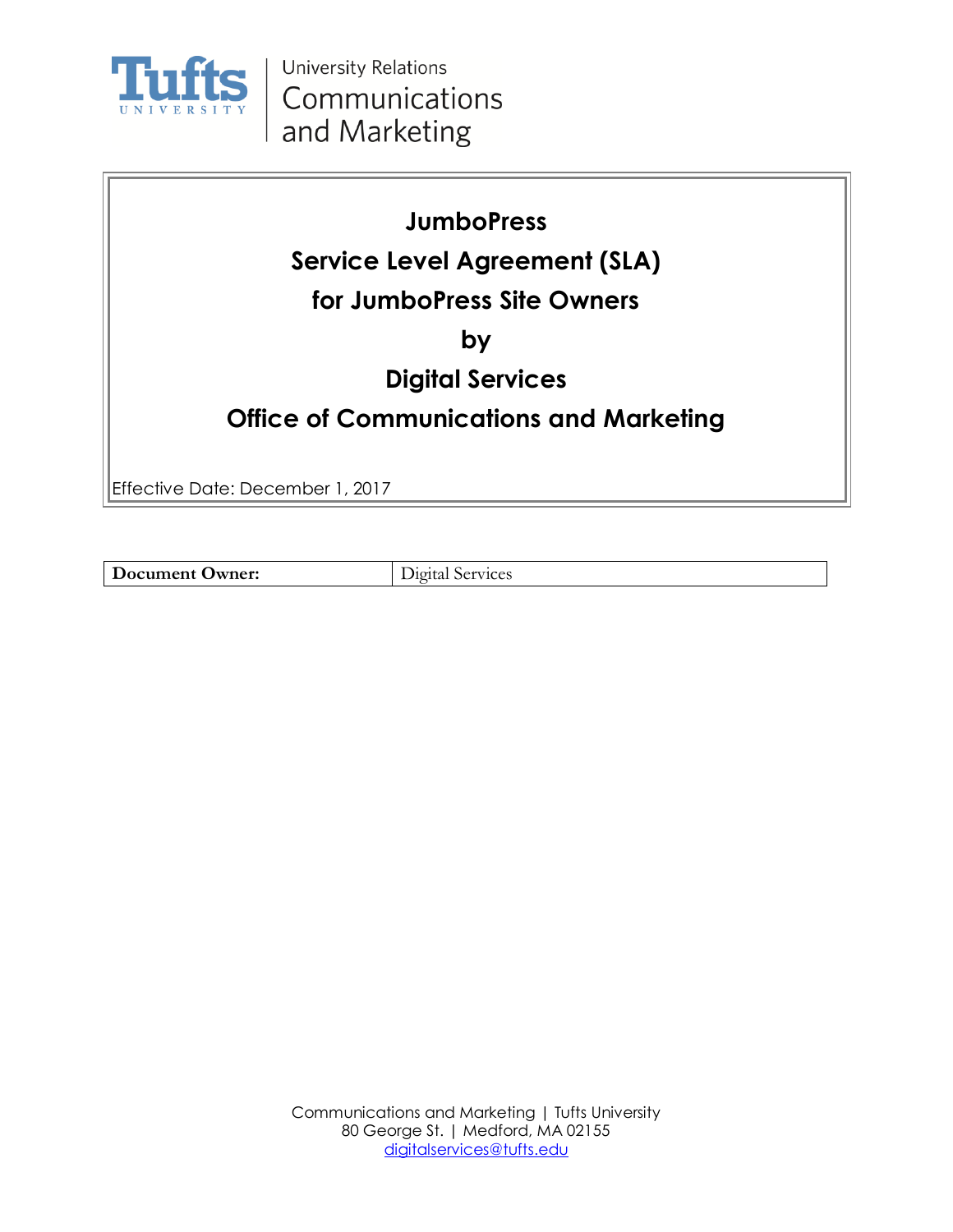### **1. Agreement Overview**

This Agreement represents a Service Level Agreement ("SLA" or "Agreement") between **Digital Services** and **Client** for Digital Services to provide services required to support and maintain the JumboPress content management system ("JumboPress Services" or "Services"). This Agreement does not supersede current Tufts University processes and procedures unless explicitly stated herein.

### **2. Service Agreement**

The parties have agreed on the following service parameters.

#### 2.1. Responsibility of Digital Services in support of JumboPress

The following Services are covered by this Agreement:

- o Routine security and maintenance:
	- Apply available updates to WordPress core, plugins and themes quarterly
	- Run automated weekly scans to detect security vulnerabilities to WordPress core, plugins and themes; if a critical vulnerability is detected, updates will be expedited.
	- Run automated weekly scans to detect unauthorized file changes to WordPress core, plugins and themes; if unauthorized file changes are detected, Digital Services will initiate immediate disaster recovery, see section 3.2 for more information.
	- Authorize Google Search Console to monitor site for malware or spam issues (crawl rate determined by Google); if malware or spam is detected, Digital Services will initiate immediate disaster recovery, see section 3.2 for more information.
	- Keep an audit log of all WordPress changes to ease troubleshooting
	- Ban IPs with multiple failed login attempts.
- o Training and support materials:
	- [Support site](http://jumbopress.tufts.edu/)
	- [Theme user's manual](http://jumbopress.tufts.edu/resources/jumbopress-base-theme/manual/)
	- **IF** In person and remote training for new users or with major theme releases, see section 3.1 for more information.
- o Support requests:
	- Resolution of technical problems that impact the functioning of the site (e.g., pages not displaying properly or not loading at all); please visit the support site and submit a support request.
	- Embedding of special items, such as  $\leq$ iframe>s and other embed code, including:

2/5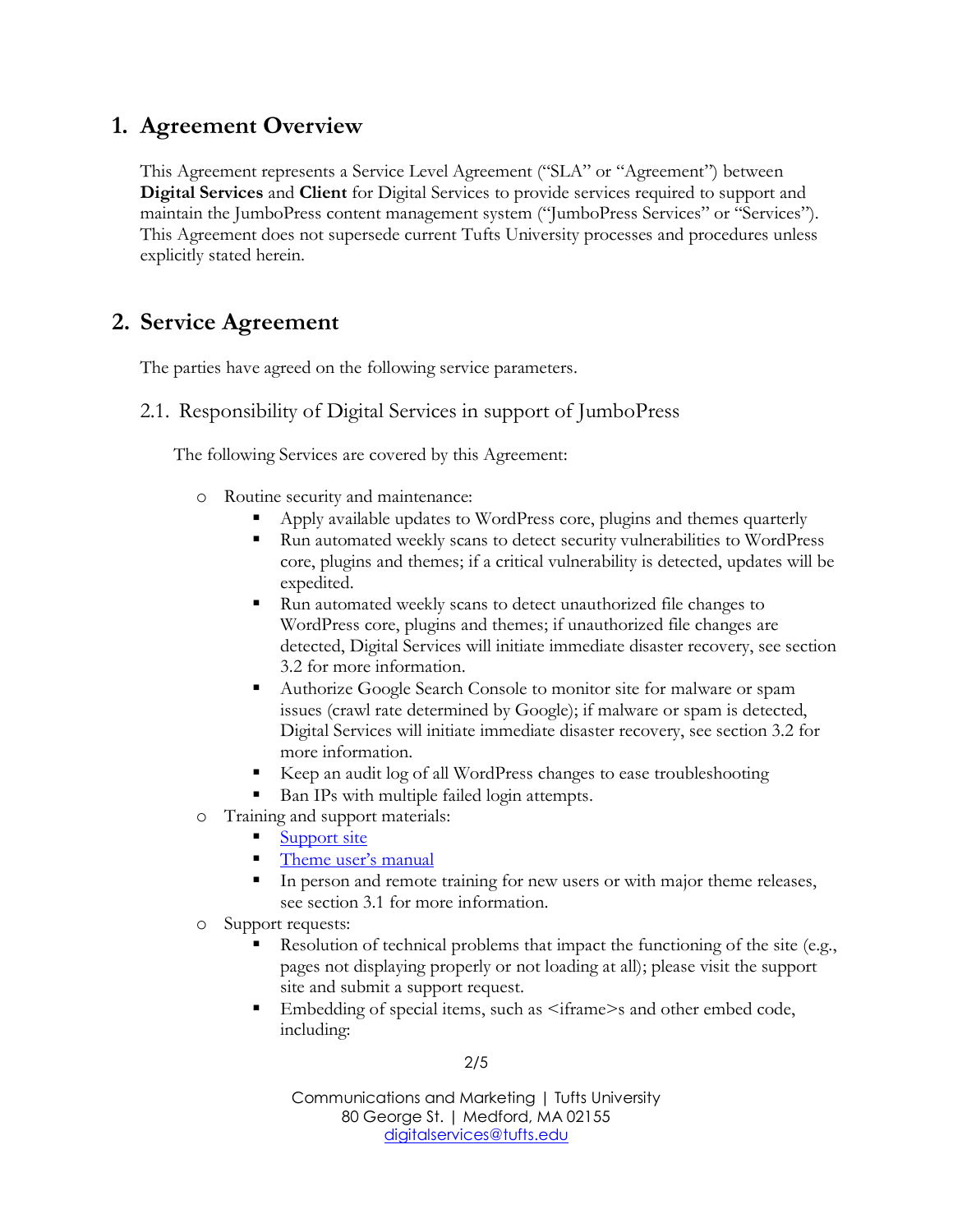- Special videos
- Live videos
- Special feeds
- Special PDF viewing portals
- o Google Analytics and Search Console:
	- Set up Google Analytics and Google Search Console for each site or network of sites.
- o Provide client with access to, or reports from, Google Analytics upon request; please email support requests to  $\frac{\text{imhopress}}{\text{imhop} \cdot \text{mop} \cdot \text{mop} \cdot \text{mop} \cdot \text{mop} \cdot \text{mop} \cdot \text{mop} \cdot \text{mop} \cdot \text{mop} \cdot \text{mop} \cdot \text{mop} \cdot \text{mop} \cdot \text{mop} \cdot \text{mop} \cdot \text{mop} \cdot \text{mop} \cdot \text{mop} \cdot \text{mop} \cdot \text{mop} \cdot \text{mop} \cdot \text{mop} \cdot \text{mop} \cdot \text{mop} \$
- o In addition, Digital Services reserves the right to:
	- Flag and correct anything on the client's site(s) that does not comply with [Tufts Branding Guidelines,](http://communications.tufts.edu/wp-content/uploads/Tufts_Branding_Guidelines.pdf) minimum [Web Accessibility](http://sites.tufts.edu/uxstandards/accessibility/accessibility-guidelines/) requirements, e.g., Section 508 and WCAG2.0, and other Web/Accessibility best practices, such as sizing images for optimal use of the theme.
	- Define any custom design/code and the process for integrating it.
	- Review and implement (or decide not to) plugins proposed by the client.

#### 2.2. Responsibility of the Client

Client responsibilities and/or requirements in support of this Agreement include:

- o Creation, input and maintenance of all content, including text, images, audio, video, documents, forms, and adding items to menus.
- o Conversion of files as needed (e.g., a Word doc to a PDF, etc.).
- o Uploading of images and documents (e.g., PDFs).
- o Maintenance of Media Library, including giving every image alt text, for web accessibility compliance.
- o Embedding of videos from YouTube and Vimeo.
- o Adherence to Tufts Branding Guidelines, Section 508, and other Web/Accessibility best practices, including uploading accessible PDFs.
- o Configuration of form email notifications to ensure they go to the client.
- o Immediate notification to Digital Services of any suspicious website activity.
- o Adherence to instructions provided by Digital Services pertaining to the preservation of any in-page custom code created by Digital Services for the client.
- o Adherence to University policies with regard to [sensitive information.](https://it.tufts.edu/sensitive-info)
- o WordPress hosting as provided by TTS does not currently include SSL encryption, as such clients are not allowed to collect sensitive information via forms or rely on WordPress password protection to keep sensitive information secure.
- 2.3. Service Exclusions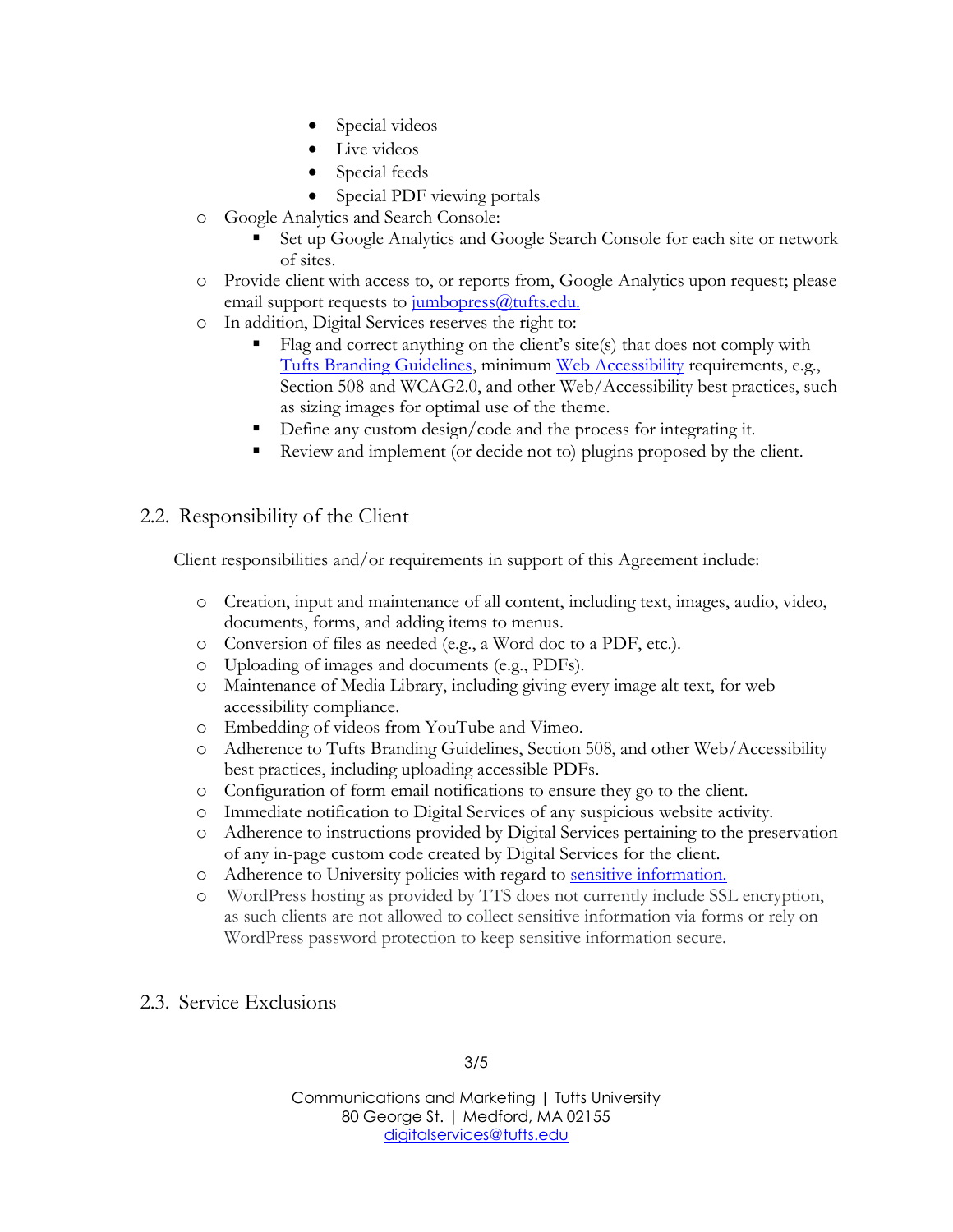The following services are not included or allowed in the scope of this Agreement:

- o Custom themes or designs are not allowed.
- o Custom theme colors are not allowed.
- o Plugins other than those currently available for JumboPress sites are not allowed.

### **3.0 Service Management**

The following sections provide details on service availability, monitoring of in-scope services, and related components.

#### 3.1. Service Availability

Digital Services will provide the following web support and training services to JumboPress clients:

- Email and phone support: Monitored  $35$  business hours (M-F, 9-5) per week. Response time will be as follows, subject to circumstances beyond the reasonable control of Digital Services:
	- o Support requests for issues that are not the responsibility of the client (see section
		- 2.2) will receive a response and time estimate for completion within 3 business days.
			- Note that most issues can be resolved by referring to the user's manual.
- Training can be offered every two weeks; if a client misses their training, they will be rescheduled for the next available training. A training class will take approximately 2 hours.
- Training is limited to 4 members of any department.
- Access to the console will not be granted until a user has attended a JumboPress training session.
- In the interest of security, only people who are going to regularly update the site should have access to the backend console. Logins and accounts are not automatically deleted when a user leaves Tufts. Thus, it is important that you inform Digital Services if someone with site access no longer works at your department or school, or they will still be able to access and edit the site.

#### 3.2. Disaster Recovery

Coverage parameters specific to disaster recovery are as follows:

- Digital Services does **not** provide 24/7 site monitoring.
- Digital Services cannot provide any guarantees related to technical failures or downtimes outside of its control (hosting, backups, network operations, or other services managed by TTS; crawl rate by search engines).

4/5